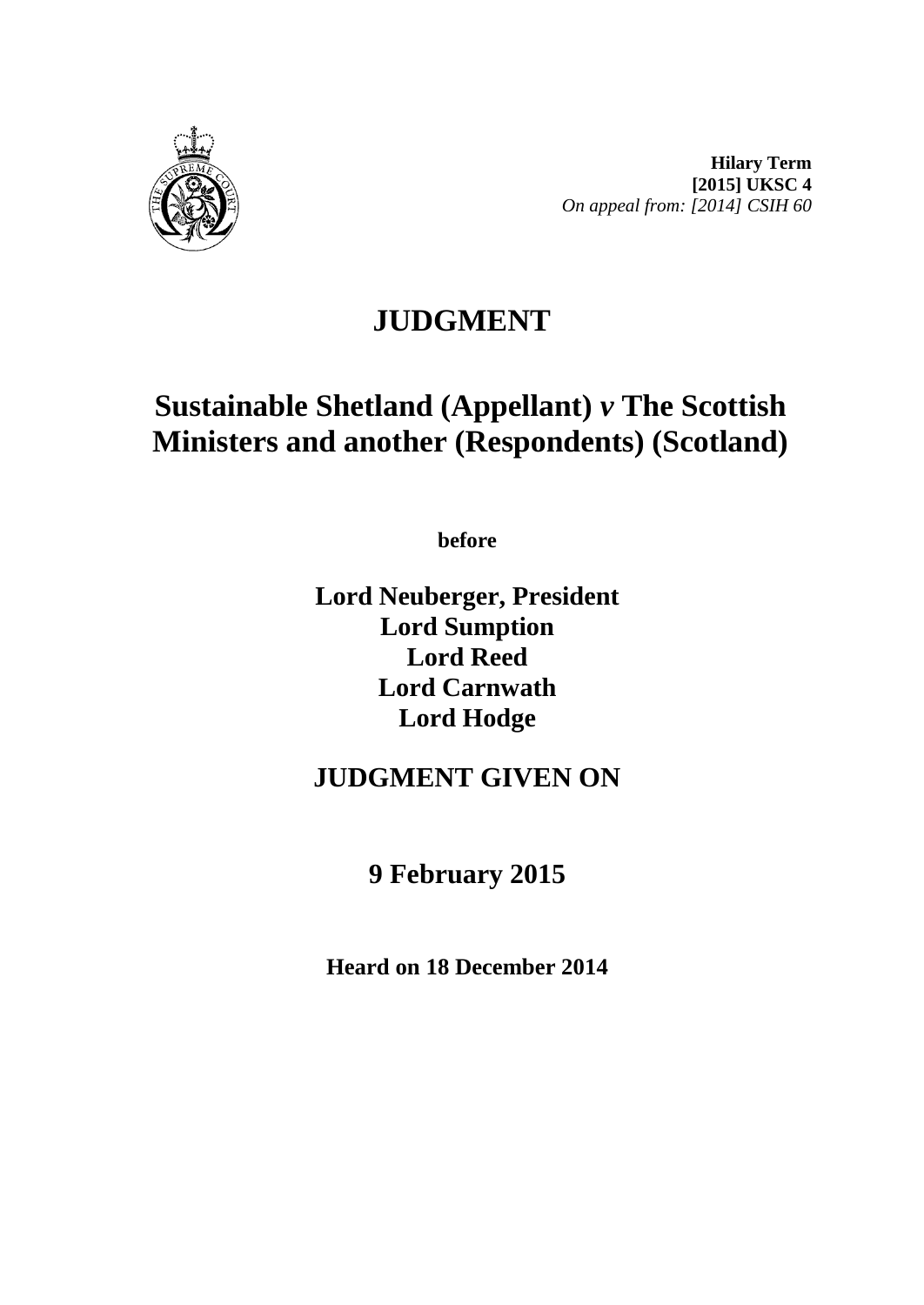*Appellant Respondent (1)*<br>Sir Crispin Agnew QC Malcolm Thomson (Instructed by Richard Buxton Environmental and Public Law Solicitors (as agents for R & R Urquhart LLP, Forres) )

Sir Crispin Agnew QC Malcolm Thomson QC David Sheldon QC (Instructed by Scottish Government Legal Directorate Litigation Division )

> *Respondent (2)* Alisa Wilson QC Marcus McKay (Instructed by Gillespie Macandrew LLP )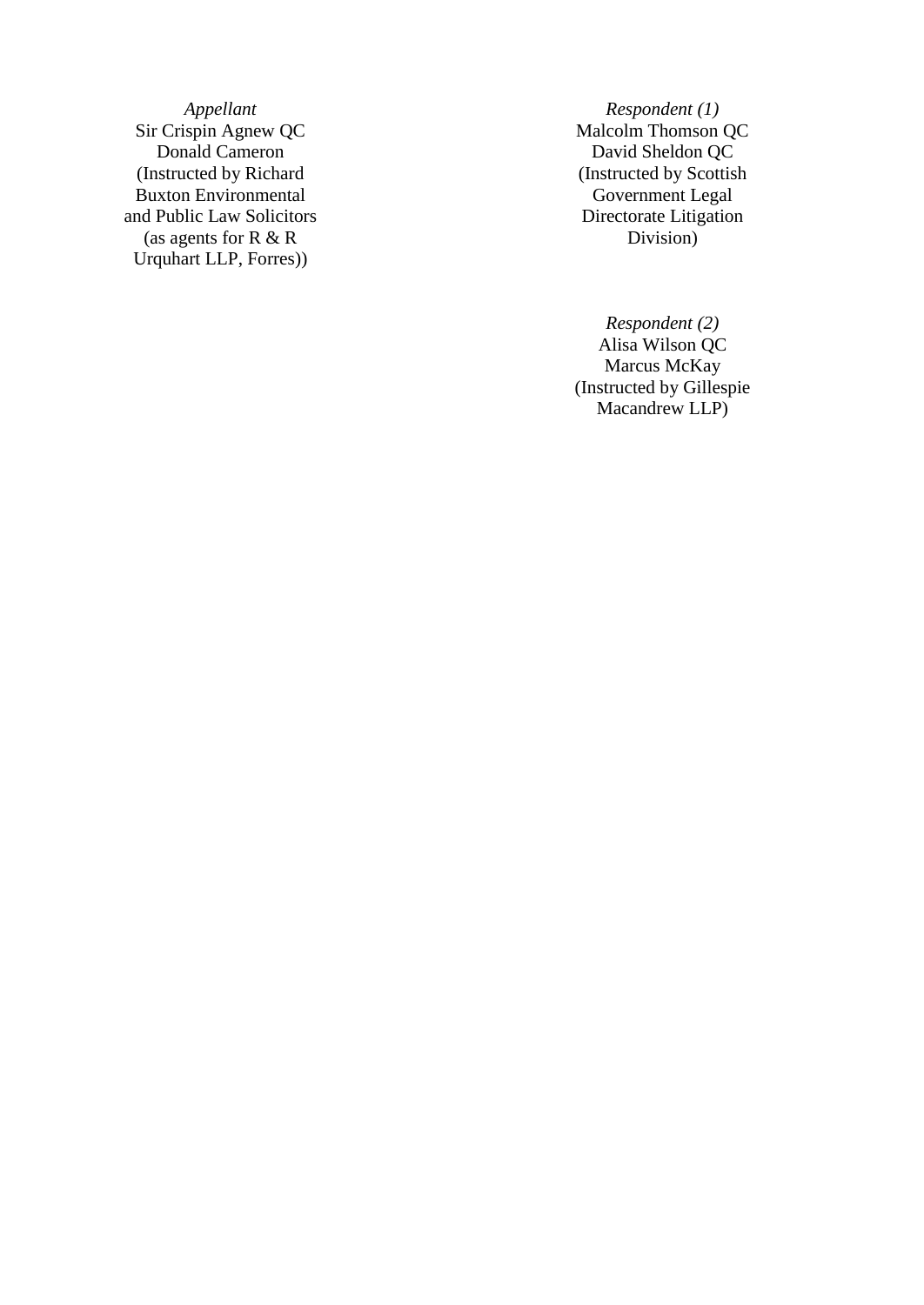#### **LORD CARNWATH: (with whom Lord Neuberger, Lord Sumption, Lord Reed and Lord Hodge agree)**

#### *Introduction*

- 1. The appellants, Sustainable Shetland, are an unincorporated association concerned in the protection of the environment of the Shetland Islands. By these proceedings they challenge a consent granted on 4 April 2012 by the Scottish Ministers for the construction of a windfarm. The consent was under section 36 of the Electricity Act 1989, and was accompanied by a direction that separate planning permission was not required (Town and Country Planning (Scotland) Act 1997 section 57(2)). Although the appellants' objections in earlier exchanges had related to the impact of the development on the environment generally, the focus of their challenge in the courts has related to the alleged failure of the ministers to take proper account of their obligations under the Birds Directive, in respect of the whimbrel, a protected migratory bird. Their challenge was upheld by the Lord Ordinary (Lady Clark of Calton) on other grounds which are no longer in issue, but she indicated that she would if necessary have upheld the challenge also under the directive. The ministers' appeal was allowed unanimously by the Inner House.
- 2. The proposed windfarm was on a very large scale. In its amended form it would have had 127 turbines (reduced from 150), located in three areas (Delting, Kergord and Nesting), covering a total area of some 50 square miles, of which some 232 hectares would be physically affected. Associated infrastructure would include 104 km of access tracks, and anemometer masts, and borrow pits. The original application was made in May 2009. It was accompanied by an Environmental Statement, as required by the Electricity Works (Environmental Impact Assessment) (Scotland) Regulations 2000 (SSI 2000/320).
- 3. The whimbrel population of the Shetlands is highly significant in national terms, representing (at 290 pairs on the basis of a 2009 survey) around 95% of the total UK population. Of this some 56 pairs breed in the central mainland area, where the windfarm would be sited, 23 pairs within the development site. 31 pairs breed in the Fetlar Special Protection Area. Between 72 and 108 adult whimbrel from the Shetlands die annually from existing causes. The 2009 survey showed a decline in the Shetlands region over the previous 20 years of 39% overall, but with wide variations across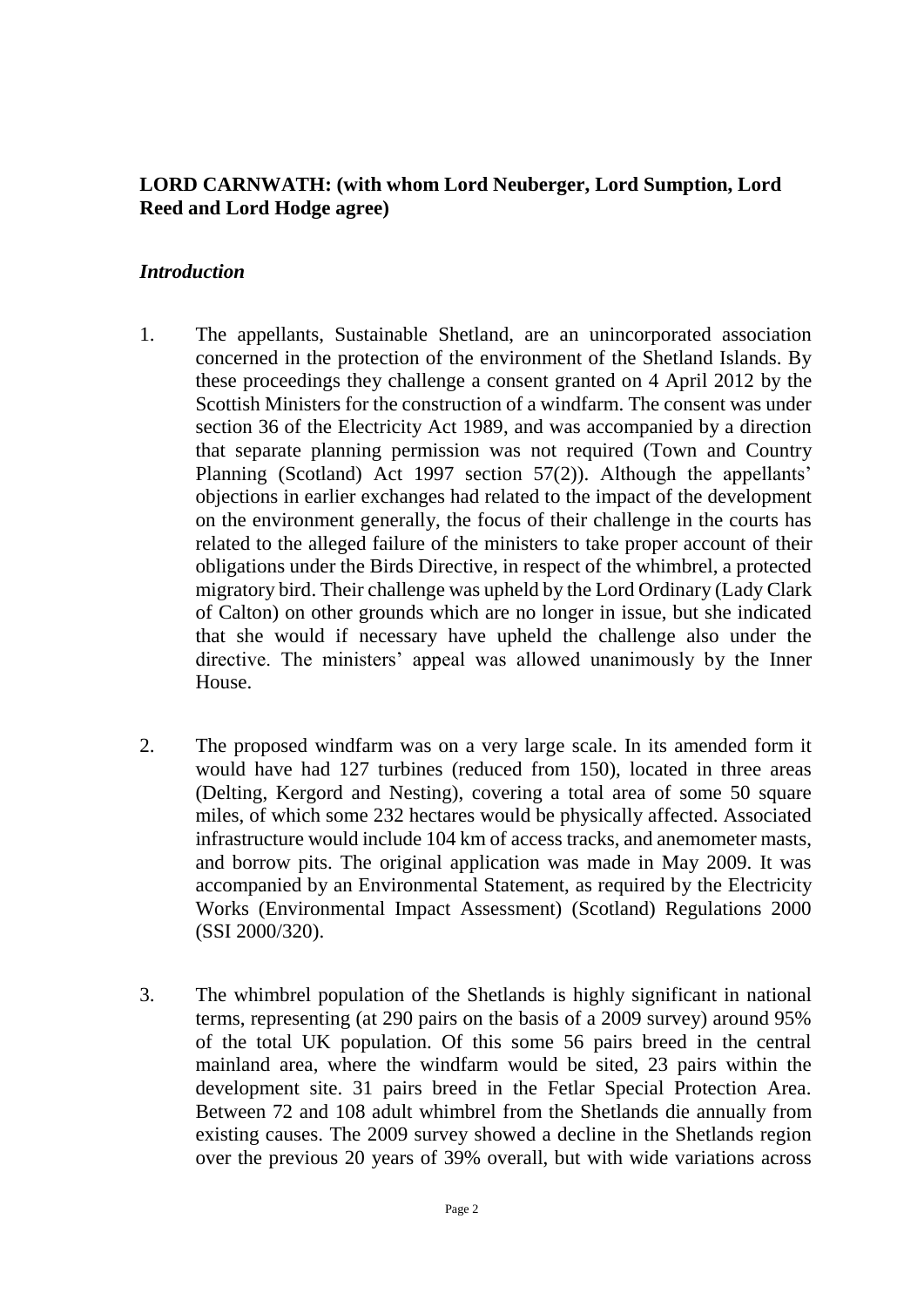the region; the decline in Central Mainland was only 6%, compared to between 54% and 80% in the Fetlar SPA.

- 4. The potential impact on the whimbrel population emerged as an important issue in early objections from, among others, Scottish Natural Heritage ("SNH"). There followed a series of detailed exchanges between SNH and the developers on both the assessment of the likely impact of the development on the whimbrel population and mitigation measures. It is unnecessary to do more than summarise some of the main points. In response to SNH objection, the developers revised their Environmental Statement by submitting a new Addendum, including a chapter "A 11 Ornithology", which dealt in detail with the likely effects on whimbrel. It was said to be based on more than eight years of study, which gave "considerable confidence in the robustness of these assessments". It was acknowledged that the population processes of Shetland whimbrel were "poorly understood", and that, in the absence of previous windfarm developments in areas with breeding whimbrel, the likely impact had to be inferred from knowledge of responses of other related wader species, such as the curlew. It predicted that operational disturbance would result in the long term displacement of 1.8 pairs, which might be able to resettle elsewhere; and a collision mortality rate of 2.1 whimbrel per year.
- 5. The Addendum included a Habitat Management Plan ("HMP"), which contained detailed assessment of the factors affecting the whimbrel population, and proposed habitat management actions. For example, the "single most important action" to increase whimbrel breeding success was said to be the control of the likely main nest predator, the hooded crow, over sufficiently large areas during the nesting season. The HMP was said to have

"a high likelihood of more than off-setting any adverse effects of the windfarm and a reasonable likelihood of causing the Shetland whimbrel population to partially and possibly fully recover over the lifetime of the Viking Wind Farm."

6. Although the revised proposals led SNH to withdraw some of their objections to the proposals, those in respect of whimbrels were maintained. In their letter of 11 February 2011 they referred to a "high likelihood of a significant adverse impact of national interest …". They made specific reference to the EU Birds Directive:

> "Whimbrel are subject to certain general provisions of the EU Birds Directive which apply to all naturally occurring birds in the wild. These include articles 2,  $3(1)$ ,  $3(2)(b)$  and the last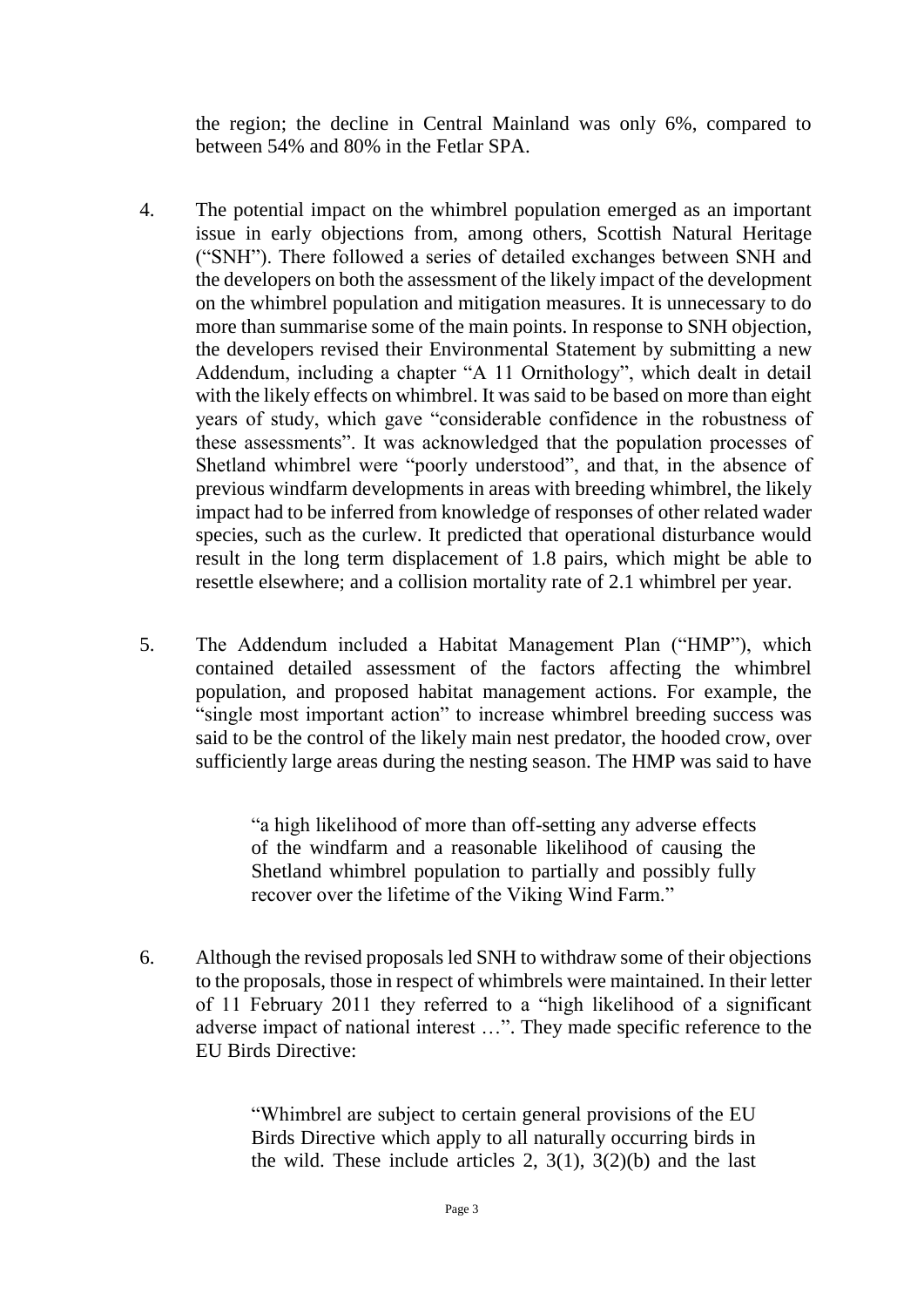sentence of article 4(4). Achieving and maintaining favourable conservation status of the national population is in line with these provisions and obligations. In this case our advice is that the proposed Viking wind farm is highly likely to result in a significant adverse impact on the conservation status of the national population of whimbrel."

- 7. They expressed doubts as to the likely success of the HMP, given the "unproven and experimental" nature of some of the proposed mitigation measures, and the "scale and location of the project" which were not comparable to other mainland restoration sites. In later correspondence they described the ornithological assessment as "associated with a high degree of uncertainty in several critical respects". They disagreed with the predicted collision mortality rate, which they put at 4.2 for 127 turbines, or 3.7 if the Delting turbines were removed. They welcomed the HMP as offering "the possibility of significant biodiversity benefits" and as "an excellent opportunity to explore various habitat management methods" as yet untested in the Shetlands; but advised that it contained a "qualitative assurance which cannot be relied on with certainty to significantly mitigate these impacts". They regretted that in spite of the significant efforts made in cooperation with the developers they had been unable to resolve all their concerns.
- 8. The Scottish Ministers gave their decision by letter dated 4 April 2012. They recorded the representations of various consultees, statutory and nonstatutory (including those of SNH and RSPB, relating to effects on birds). They also noted the receipt of a total of 3881 public representations, of which 2772 were objections and 1109 were in support of the development; the objections "raised concerns on a number of subjects including habitat, wildlife, visual impact and infrastructure". In view of the "apparently insurmountable aviation issues" associated with the 24 turbines in the Delting area, it would not be appropriate for those to be included in any consent, but there remained the option of granting consent for the remaining 103 turbines.
- 9. The letter stated that the ministers had had regard to "their obligations under EU environmental legislation" and to "the potential for impact on the environment, in particular on species of wild birds". It noted that the peatland ecosystem was in serious decline, and that the restoration proposed by the Habitat Management Plan would "offer benefits to a whole range of species and habitats". It was "far more ambitious and expansive" than plans accompanying previous windfarm proposals encompassing an area in total of 12,800 hectares, and had been welcomed by SNH as offering the possibility of significant biodiversity benefits.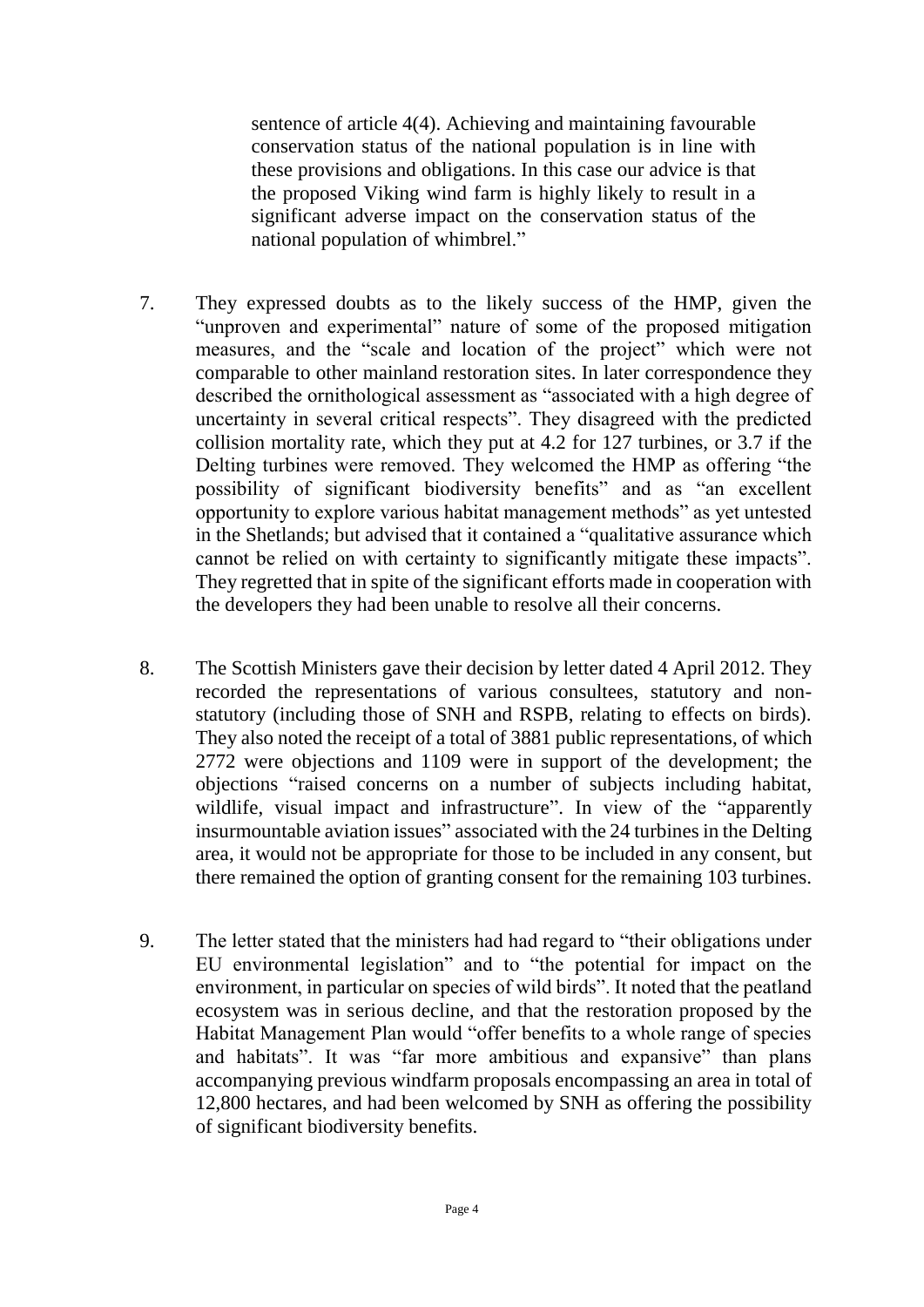10. In a section headed "Whimbrel" the letter discussed the respective submissions and the supporting evidence on this subject. The estimate of 3.7 collision deaths per year was regarded as "very small" when considered in the context of the 72-108 annual deaths from other causes. Of the view of SNH and others that the development would result in a "significant impact of national interest", the letter commented:

> "Ministers are not satisfied that the estimated impact of the development on whimbrel demonstrates such a level of significance. In addition, Ministers consider that the potential beneficial effects of the Habitat Management Plan (HMP) can reasonably be expected to provide some counterbalancing positive benefits."

11. It was accepted that the beneficial effects of the HMP could not be predicted with certainty, for the reasons given by SNH, but the letter continued:

> "Ministers note that the HMP will take one third of the UK population of whimbrel under active management, and will target some 100 whimbrel 'hotspots'. Based on the detailed environmental information provided in the environmental statement and addendum, Ministers are satisfied that the measures proposed by the HMP are likely to have a positive value to the conservation status of the whimbrel. These measures include a variety of management techniques, including predator control, habitat restoration, protection and management. Ministers are satisfied that an HMP which includes significant predator control from the outset, as well as ongoing habitat restoration, protection and management, is likely to counteract the relatively small estimated rate of bird mortality. Further reassurance is gained from the commitment to ongoing development and improvement built into the HMP as understanding of its effect improves, and from the fact that this commitment will be required by condition.

> In any case, if, despite the implementation of the HMP, the estimated negative impact on the species were to remain, Ministers consider that the level of impact on the conservation status of the whimbrel is outweighed by the benefits of the project, including the very substantial renewable energy generation the development would bring and the support this offers to tackling climate change and meeting EU Climate Change Targets.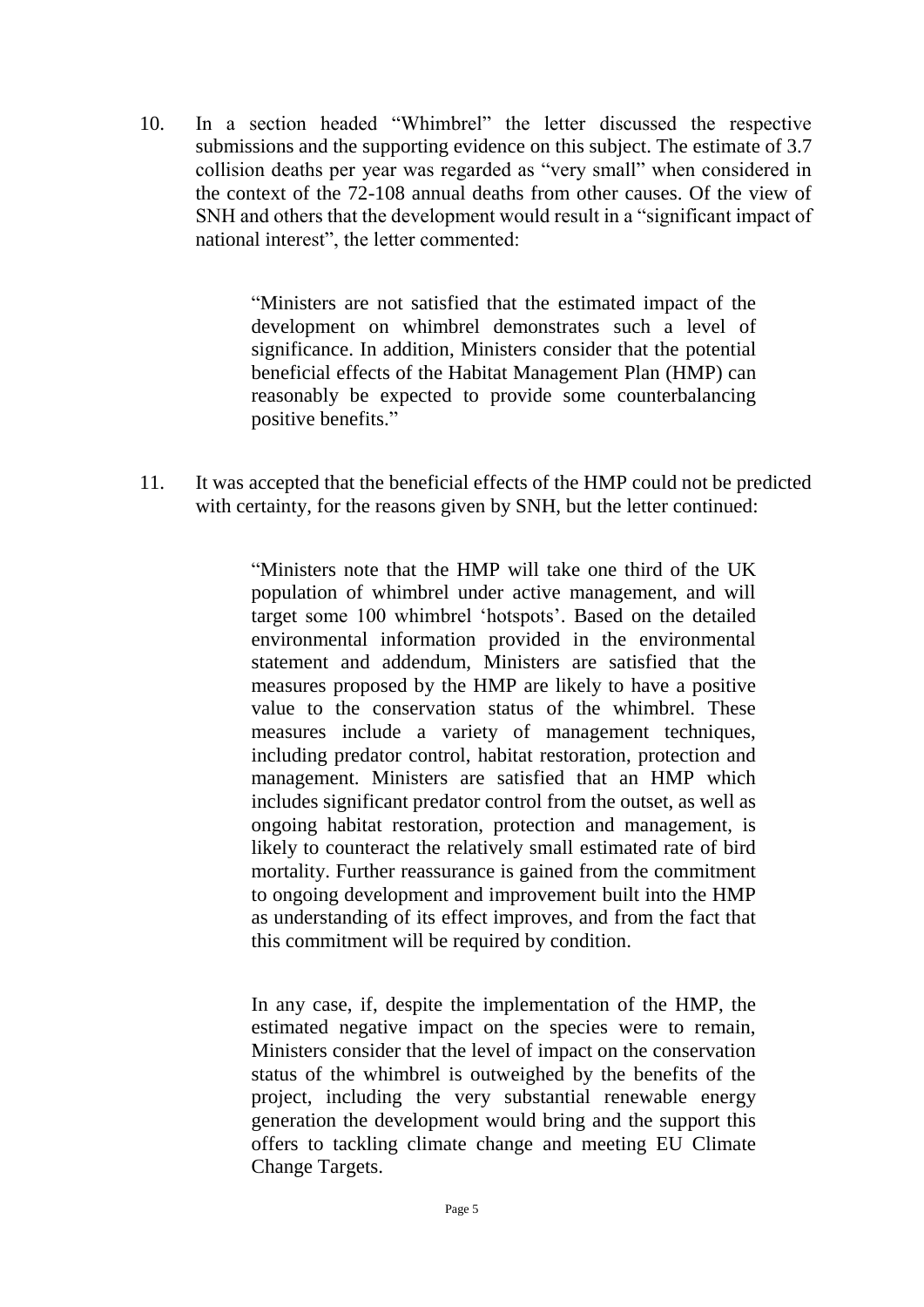The whimbrel is in decline on Shetland. Ministers consider that the HMP represents an opportunity - currently the sole opportunity - to try to improve the conservation status of the species. Without the Viking Windfarm HMP, there currently appears to be no prospect of any significant work being undertaken to reverse the decline of the whimbrel in the UK."

12. It was considered that conditions on the consent would ensure comprehensive monitoring of the effects of the development and the success or otherwise of the mitigation measures, which work would also "inform ongoing initiatives for the conservation of whimbrel …". The letter went on to consider other issues, under the headings "Landscape and visual", "Economic and renewable energy benefits", and "Other considerations"; before concluding that "environmental impacts will for the most part be satisfactorily addressed by way of mitigation and conditions, and that the residual impacts are outweighed by the benefits the development will bring", and that consent should therefore be granted.

#### *Statutory requirements and the Birds Directive*

- 13. By paragraph 1 of Schedule 9 of the Electricity Act 1989, developers are required in formulating their proposals to have regard to "the desirability … of conserving flora, fauna and geological or physiographical features of special interest ...", to "do what (they) reasonably can to mitigate any effect" which the proposals would have on such flora, fauna or features; and, in considering their proposals, the ministers are required to have regard to the extent of compliance with those duties. There is no allegation in this appeal of non-compliance with these duties by the developers or the ministers.
- 14. In addition, as is common ground, the ministers were required to take due account so far as relevant of the obligations of the United Kingdom under the Birds Directive. The directive currently in force, which dates from 2009 (2009/147/EC), was a codification of provisions originally found in the 1979 directive (79/409/EEC) with subsequent amendments. As such they have been discussed in a number of cases in the European Court of Justice. Detailed analysis can be found in the opinions of Advocate-General Fennelly in *C-44/95 R v Secretary of State for the Environment, Ex p Royal Society for the Protection of Birds* [1996] ECR I-3805 ("the Lappel Bank case") and C-10/96 *Ligue Royale Belge pour la Protection des Oiseaux ASBL v Région Wallonne* [1996] ECR I-6775.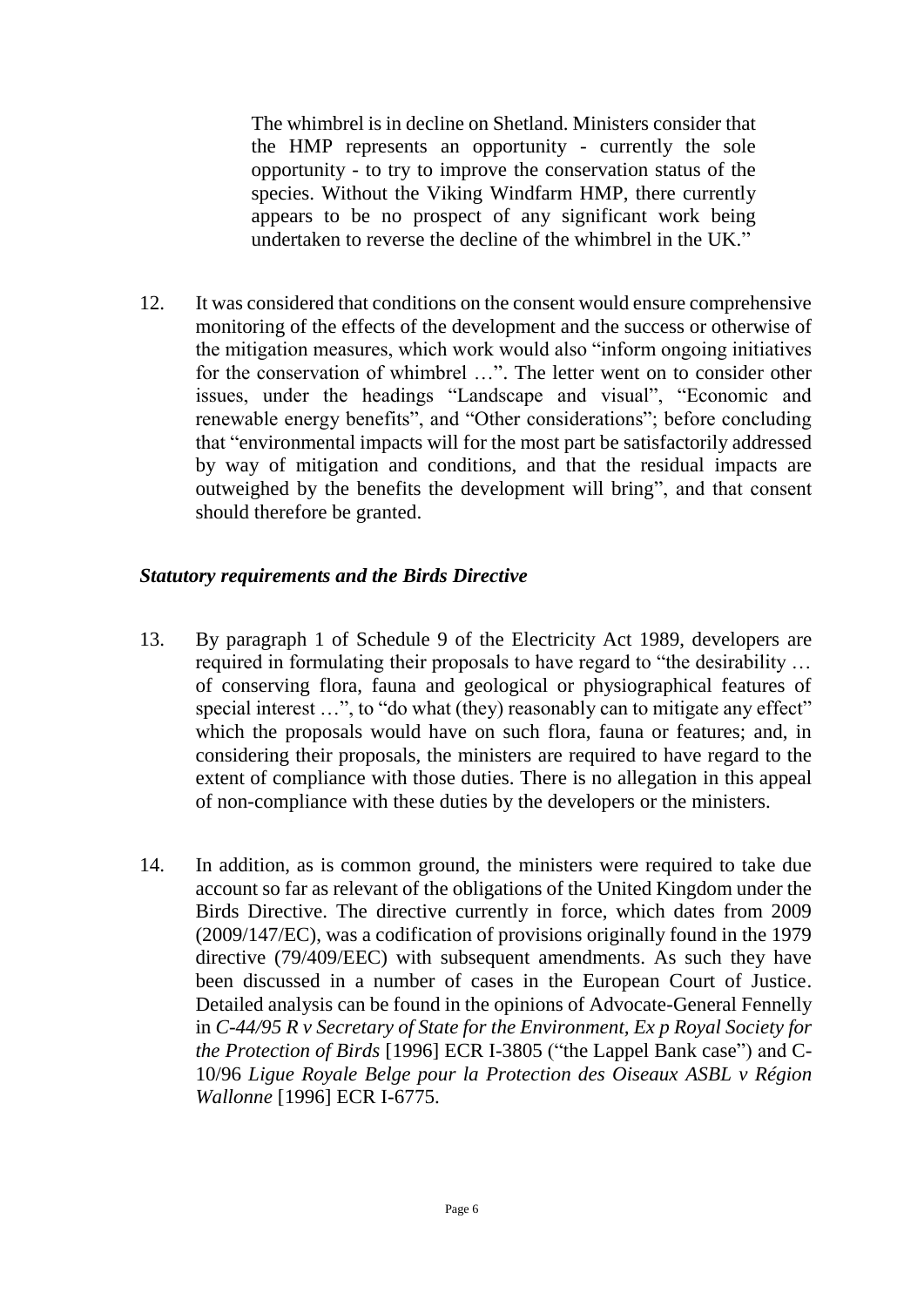15. As has been seen, SNH drew particular attention to "articles 2, 3(1), 3(2)(b) and the last sentence of article 4(4)". To understand the arguments here and in the courts below, it is necessary to set these in their context. By article 1 the directive applies to

> "the conservation of all species of naturally occurring birds in the wild state in the European territory of the Member States to which the Treaty applies ..."

By article 2 -

"Member States shall take the requisite measures to maintain the population of the species referred to in article 1 at a level which corresponds in particular to ecological, scientific and cultural requirements, while taking account of economic and recreational requirements, or to adapt the population of these species to that level."

Article 3.1 requires member states "in the light of the requirements referred to in article 2" to take the requisite measures "to preserve, maintain or reestablish a sufficient diversity and area of habitats for all the species of birds referred to in article 1"; such measures to include (article 3.2(b)):

"(b) upkeep and management in accordance with the ecological needs of habitats inside and outside the protected zones;"

- 16. Article 4.1 requires "special conservation measures" to be taken in respect of the species mentioned in annex I of the directive, "in order to ensure their survival and reproduction in their area of distribution", and requires member states to "classify in particular the most suitable territories in number and size as special protection areas" for the conservation of these species. Article 4.2 requires "similar measures" for regularly occurring migratory species not listed in annex I. It is common ground that whimbrel, though not listed in annex I, are subject to the requirement for "similar measures" for migratory species under article 4(2). The Fetlar SPA was designated pursuant to this duty.
- 17. It was established by the European Court in the *Lappel Bank* case that, notwithstanding the reference in article 2 to "economic and recreational requirements", such factors were not relevant in choosing or defining special protection areas under article 4. The precise relevance of such factors to the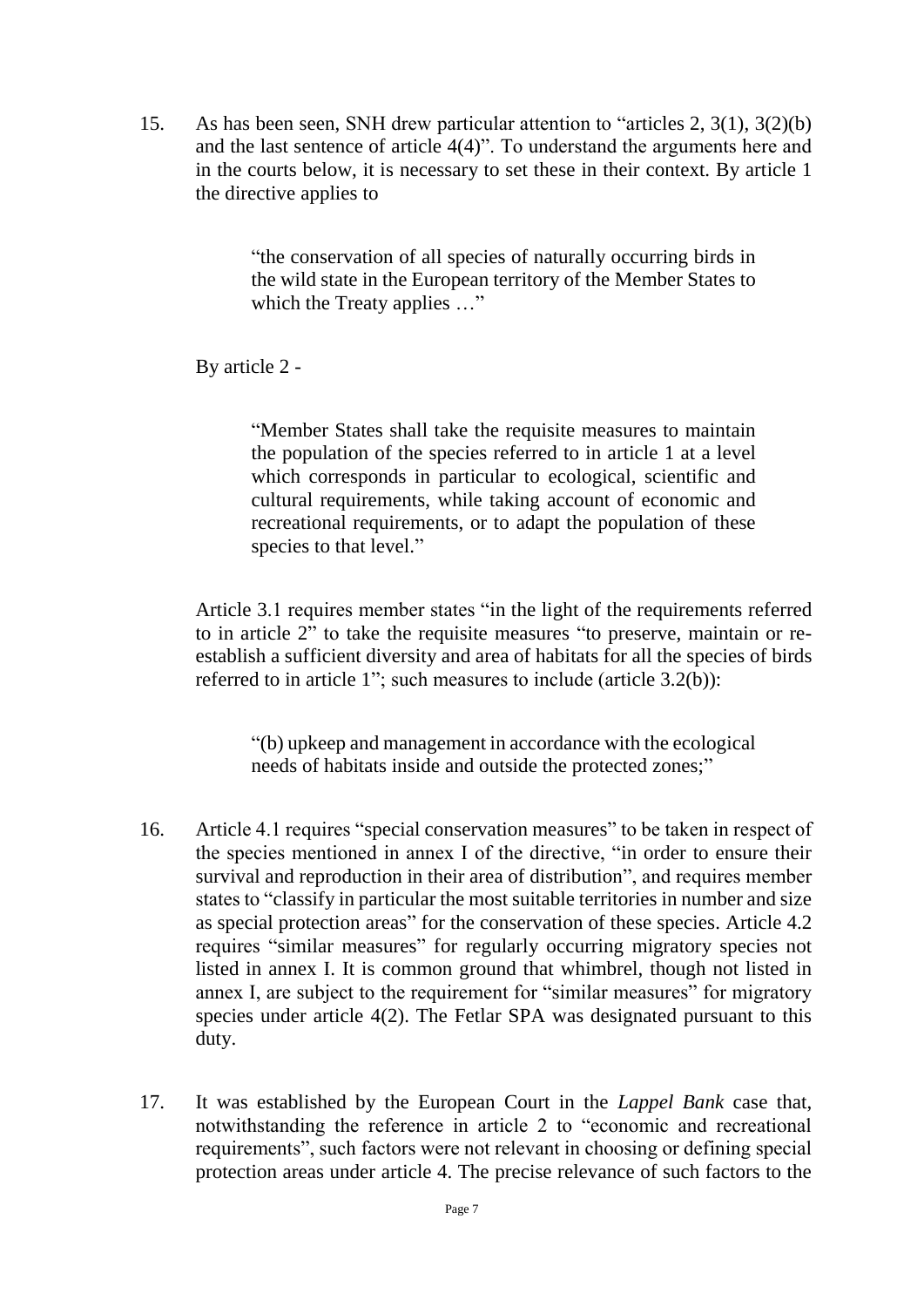scope of the duties under article 2 is a matter of debate. In *Commission v Belgium* C-247/85 [1987] ECR 3029, para 8, the European Court observed:

"… article 2 of the directive … requires the Member States to take the requisite measures to maintain the population of all bird species at a level, or to adapt it to a level, which corresponds in particular to ecological, scientific and cultural requirements, while taking account of economic and recreational requirements and from which it is therefore clear *that the protection of birds must be balanced against other requirements, such as those of an economic nature* ..." (emphasis added)

However, in the later *Lappel Bank* case, the Advocate-General (para 57) took the view that this balance was relevant under article 2, not to the level at which the population of the particular species was to be maintained, but only to the measures required to achieve it. The court did not express a view on that point, confining itself to ruling on article 4.

18. Article 4.4, to the last sentence of which SNH referred, provides:

"4. In respect of the protection areas referred to in paragraphs 1 and 2, Member States shall take appropriate steps to avoid pollution or deterioration of habitats or any disturbances affecting the birds, in so far as these would be significant having regard to the objectives of this article. Outside these protection areas, Member States shall also strive to avoid pollution or deterioration of habitats."

19. In the same passage SNH made reference to the aim of achieving "favourable conservation status" for a relevant species. This expression does not appear in the Birds Directive itself. The concept is taken from the Habitats Directive (92/43/EEC), and is of direct application to the obligations of states in relation to the European network of special areas of conservation under article 3 of that directive ("Natura 2000"). For this purpose, article 1(i) defines the "conservation status" of a species as "the sum of the influences acting on the species concerned that may affect the long-term distribution and abundance of its populations within the territory …". Conservation status is taken as "favourable" when: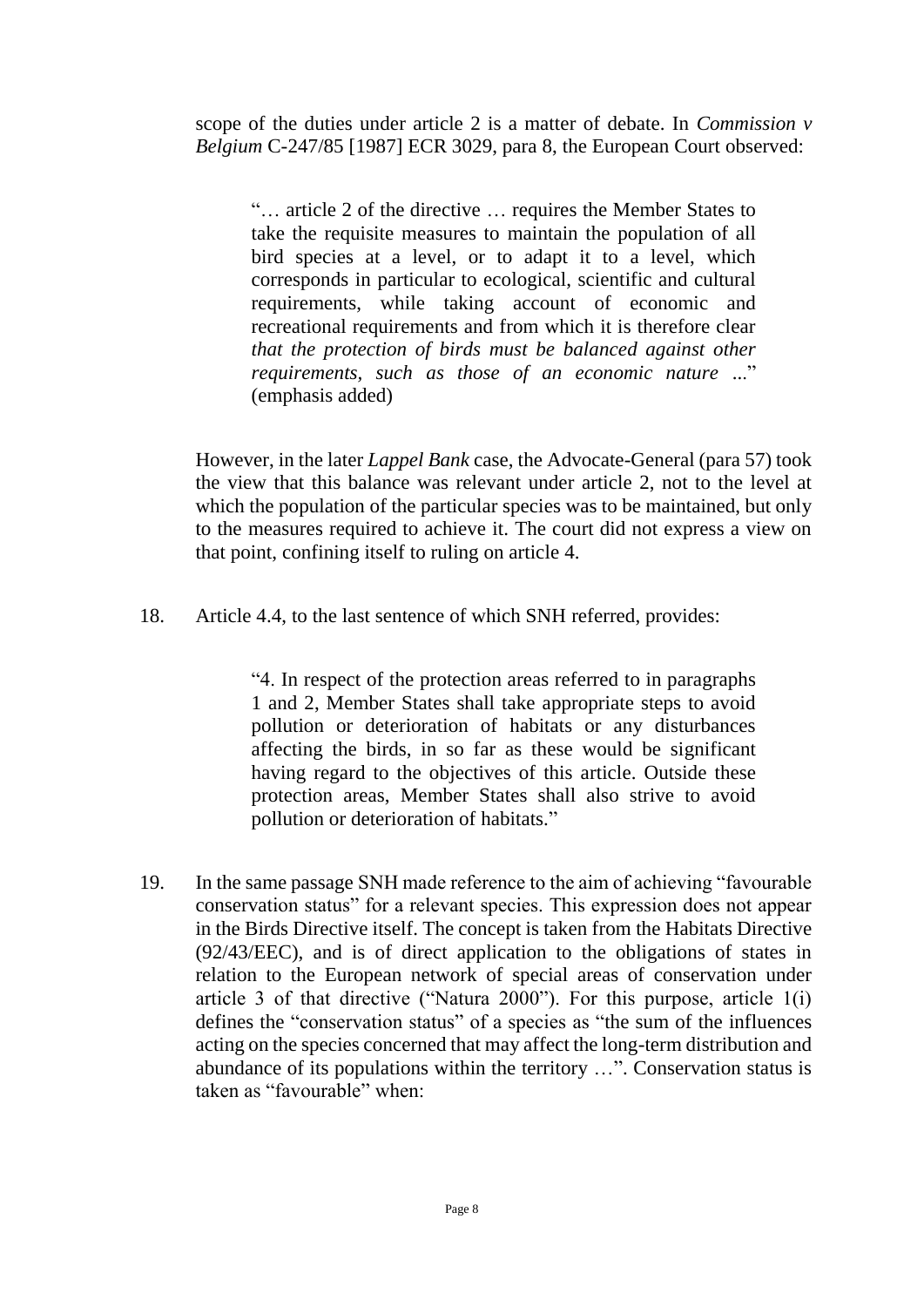"- population dynamics data on the species concerned indicate that it is maintaining itself on a long-term basis as a viable component of its natural habitats, and

- the natural range of the species is neither being reduced nor is likely to be reduced for the foreseeable future, and

- there is, and will probably continue to be, a sufficiently large habitat to maintain its populations on a long-term basis."

20. There are links between the two directives. By article 3 of the Habitats Directive, special protection areas designated under article 4 of the Birds Directive were also included in the Natura 2000 network, and (by article 7) such areas were subject to the same obligations in respect of conservation measures as defined by article 6 of the Habitats Directive. However, there appears to be nothing in either directive to link the concept of "favourable conservation status" as such to the general obligations under article 2 of the Birds Directive, which apply to all wild birds, not just those defined for special protection under article 4 or otherwise.

#### *The courts below*

- 21. On 24 September 2013, the Lord Ordinary gave judgment reducing the ministers' decision on the grounds (apparently first raised by the court itself) that in the absence of a licence granted under section 6 of the Electricity Act the ministers had no power to grant consent. That ground of decision was not supported by these appellants or any other party to the present proceedings, and it was not followed by Lord Doherty in a later case: *Trump International Golf Club Scotland Ltd v Scottish Ministers* [2014] SLT 406. The Inner House (para 19) agreed with his reasoning. It is unnecessary to consider the point further.
- 22. The Lord Ordinary held in the alternative that the ministers had failed to take proper account of their obligations under the Birds Directive. She criticised the ministers for failing to "address explicitly legal issues arising out of the [directive] and explain their approach to decision making ..." (para 239). In a long section (paras 245-291) she undertook her own detailed interpretation of provisions of the directive, followed by a discussion of their application to the facts of the case. Without disrespect, I hope it is sufficient to highlight what appear to be the key points in the discussion.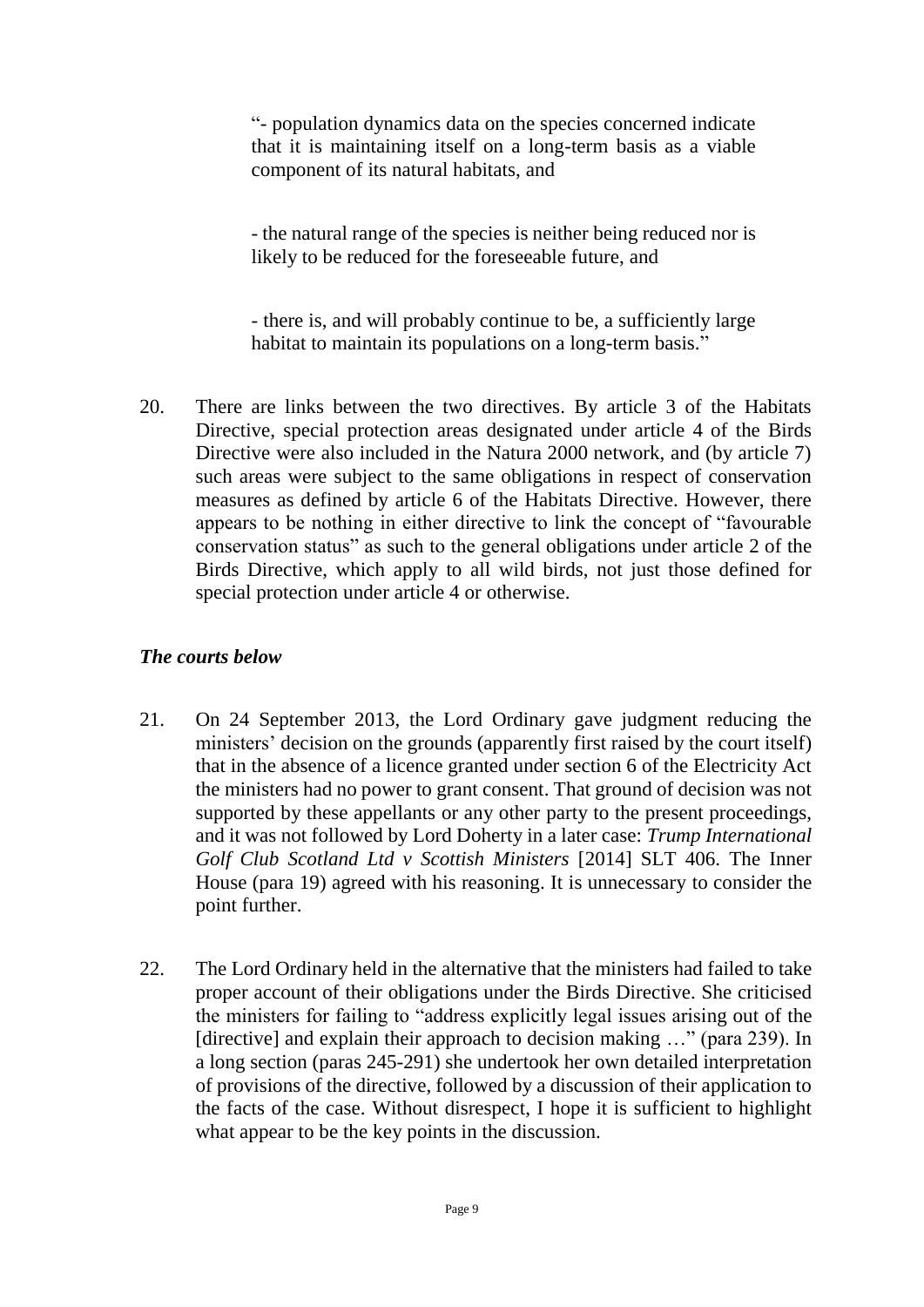23. She identified what she understood to be the respective positions of the parties:

> "[258] In summary, the fundamental dividing line between the interpretation put forward by the petitioners compared with that advanced on behalf of the respondents and interested party is that the petitioners maintain that article 2 sets down a common standard which requires to be met that the population of the species, in this case whimbrel, are to be maintained at a level which corresponds in particular to ecological, scientific and cultural requirements and that obligation rests on the State. … There is discretion in how article 2 is to be implemented but not discretion as to whether it is to be implemented or not.

> [259] In contrast, the respondents submit that the reference to maintaining the population in article 2 is subject to other considerations … (which) at a minimum included economic and recreational requirements. It is a balancing exercise … The final position of the respondents was to say in effect that wind farm energy production contributing to climate change targets out-balanced or outweighed 'the obligation' of maintaining the population of whimbrel to the level specified in article 2."

- 24. In resolving that issue she attached particular weight to the opinion of Advocate-General Fennelly in the Lappel Bank case (see above) as to the limited role of economic and recreational requirements even under article 2 (paras 260-264). She also attached weight to the obligation of the state in respect of migratory species under article 4(2). The accepted position was that, despite the existence of the Fetlar SPA, whimbrel were not in "favourable conservation status" in the Shetlands or the United Kingdom. This raised the question whether the designation of that area was fulfilling the obligations of the United Kingdom under that article, and if not "what the implications of that were for the decision making in this case". It was necessary for the decision maker to give "some indication that they have addressed the issues as envisaged in the Directive". Taking account of "the problems with the existing conservation status of whimbrel", there was no reasoning to explain why the Fetlar SPA site provided sufficient protection and exhausted their obligation under article 4(2) of the directive (para 272).
- 25. As to the HMP, there was no explanation as to why the ministers, departing from the view of SNH, and "in a situation where it is not disputed that the reasons for the whimbrel decline are not known and the habitat management plan is untried and untested in Shetland in relation to whimbrel", were able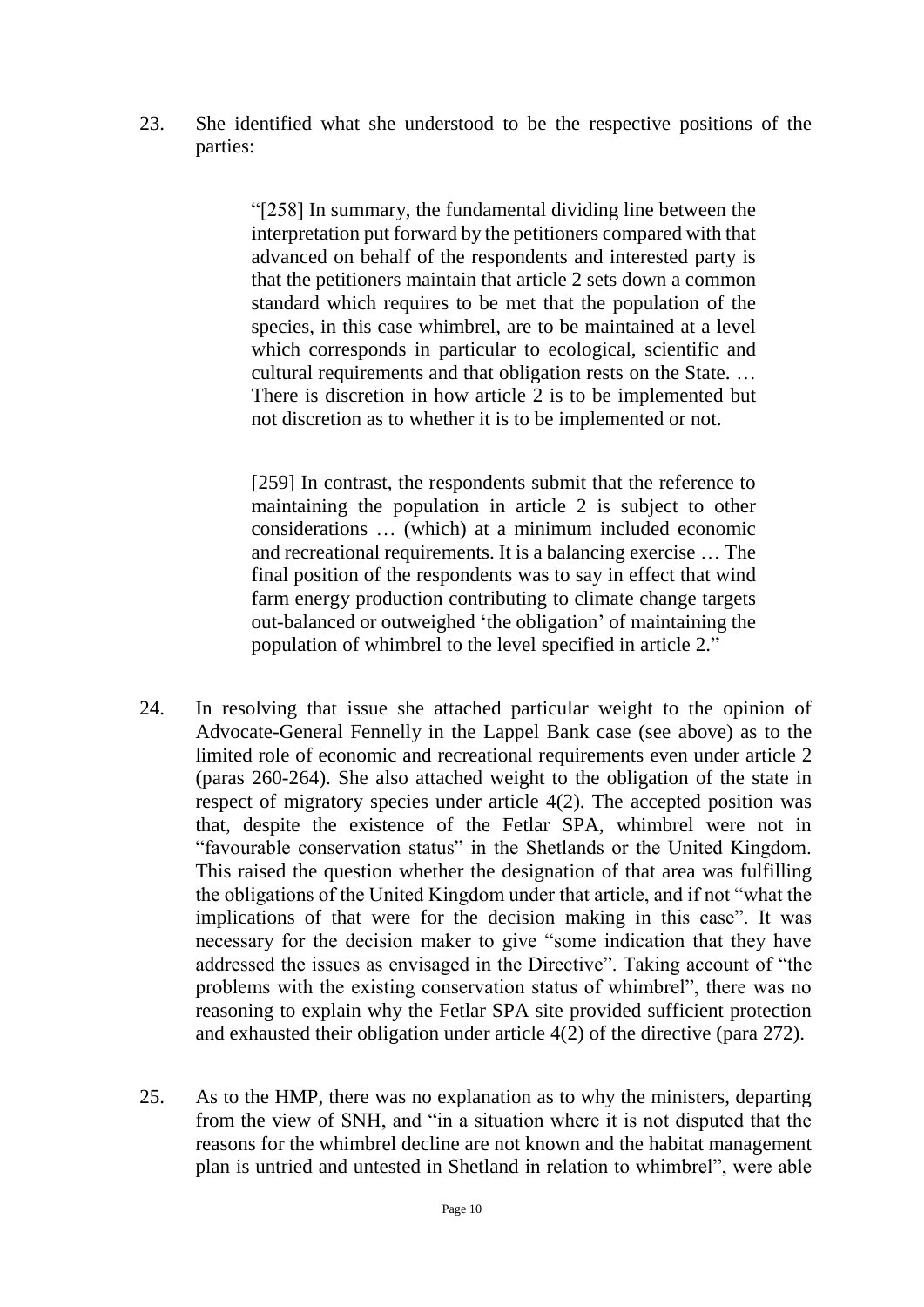to conclude that the HMP would provide "some unspecified level of mitigation" (para 285). Further, in her view, there was "the fundamental difficulty" that the ministers had failed to take the directive as "the starting point" for consideration of the facts. Article 2 imposed an obligation to take requisite measures to maintain whimbrel at "an appropriate level", which, in her opinion, would involve "addressing the issue of what is required by article 2 in respect of whimbrel in this case". These were not pure questions of fact, but "matters of mixed fact and law". The ministers had failed to address these issues, except by way of a "balancing exercise" taking account of the benefits of the project in relation to meeting EU climate change targets – an exercise which in her view was not permitted by the directive (paras 286-289).

26. On appeal, the approach of First Division was radically different. In the single opinion of the court, delivered by Lord Brodie, they criticised the Lord Ordinary for addressing the wrong question:

> "The question which should have been the focus of the Lord Ordinary's attention was whether the grant of consent by the Scottish Ministers had been a lawful decision, once due account was taken of, inter alia, the Wild Birds Directive. Instead, the Lord Ordinary applied herself to the rather different question as to whether the Scottish Ministers, in their decision letter, had demonstrated that they had fully understood and complied with their on-going obligations under the Directive in respect of the United Kingdom population of whimbrel, irrespective of the likely effect on it of a consent to the development." (para 26)

27. Whether the development was likely to have a materially adverse effect on the bird populations protected by the directive was "an entirely factual question" for the ministers to determine. They had concluded that increased mortality was unlikely but in any event were not satisfied that, even without mitigation by virtue of the HMP, the impact was of significance in relation to the conservation of the species. In the view of the court:

> "Once that conclusion was arrived at, the Wild Birds Directive, and any associated problems of interpretation and application, fell out of the picture as far as this proposal was concerned." (para 27)

Although the decision letter had not referred expressly to the directive, it was clear to an informed reader that the decision had been made having regard to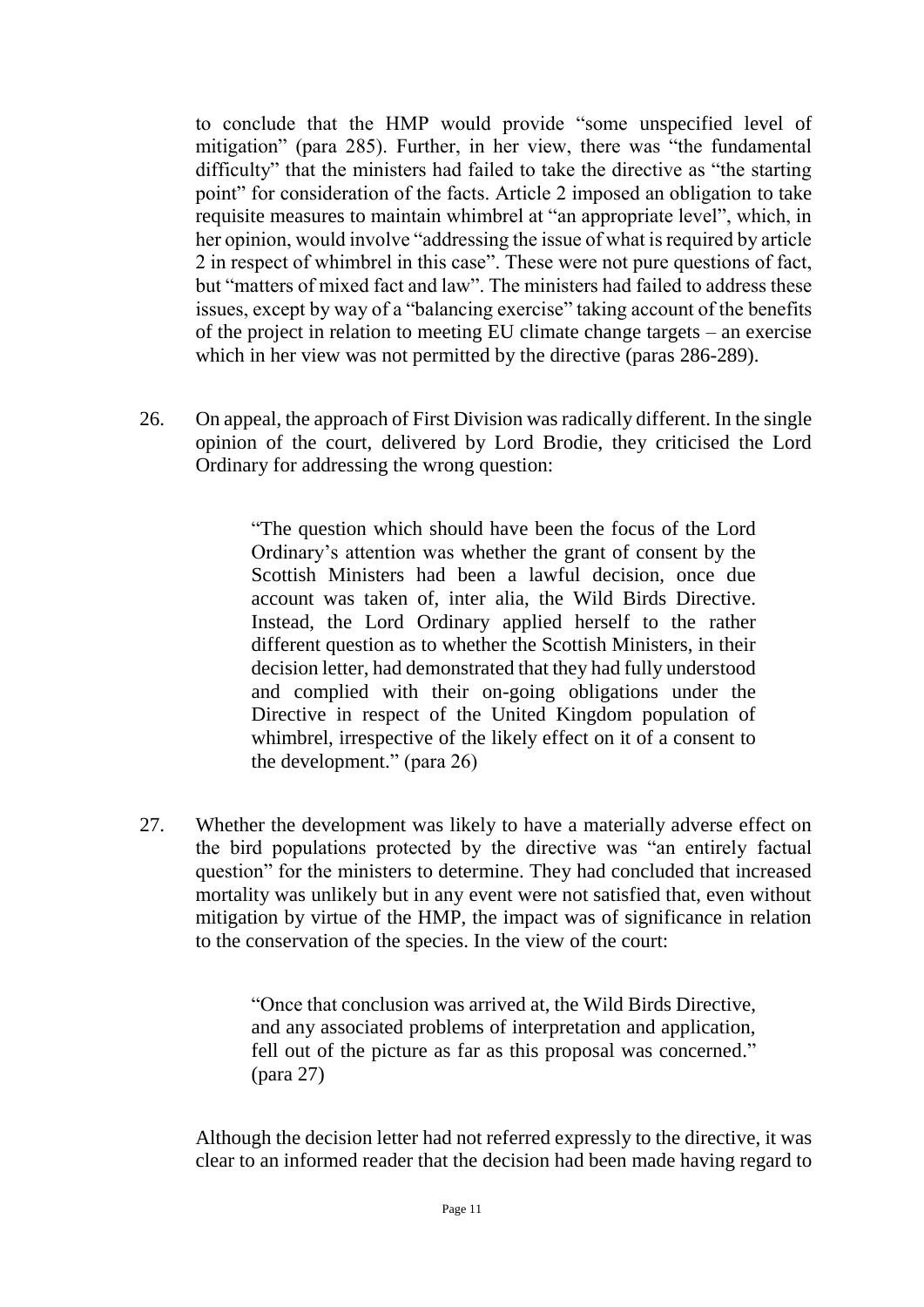SNH's assessment which referred to specific provisions of the directive (para 29). The Lord Ordinary's criticism of the ministers' reasoning in relation to their duties under article 4(2) reflected the erroneous view that they were required to satisfy themselves as to their performance of those duties as a preamble to consideration of the application (para 30). Once they had decided that "the development would have no significant adverse impact, and might possibly be beneficial", the issue of what was required by article 2 in respect of the whimbrel was "one that it was unnecessary to explore." (para 31)

#### *The issues in the appeal*

28. In this court, the appellants submit that the ministers approached the whimbrel on the wrong basis in law. In summary they make the following main points:

i) The ministers considered the impact of the development on the whimbrel, but failed to take account of their positive obligations not merely to maintain the current level of the whimbrel population, but to adapt it to the appropriate level under article 2 - in effect to bring the whimbrel up to "favourable conservation status".

ii) More particularly, in the light of the detailed information made available in connection with the application, they should have appreciated that the mainland territory now appeared to be the most suitable territory for classification as a special protection area under article 4(2); and they should have considered what further "special conservation measures" were required, for example the closing down of the windfarm during whimbrel migratory or breeding months.

iii) They acknowledge that SNH had made no reference to article 4(2), but this was an error which could not excuse the ministers' failure to have regard to the obligation imposed on them by that provision.

iv) In so far as the ministers relied under article 2 on "balancing" considerations relating to climate change benefits or other economic considerations, these were not relevant in law.

v) Any doubts about the interpretation of the directive should be resolved by a reference to the CJEU.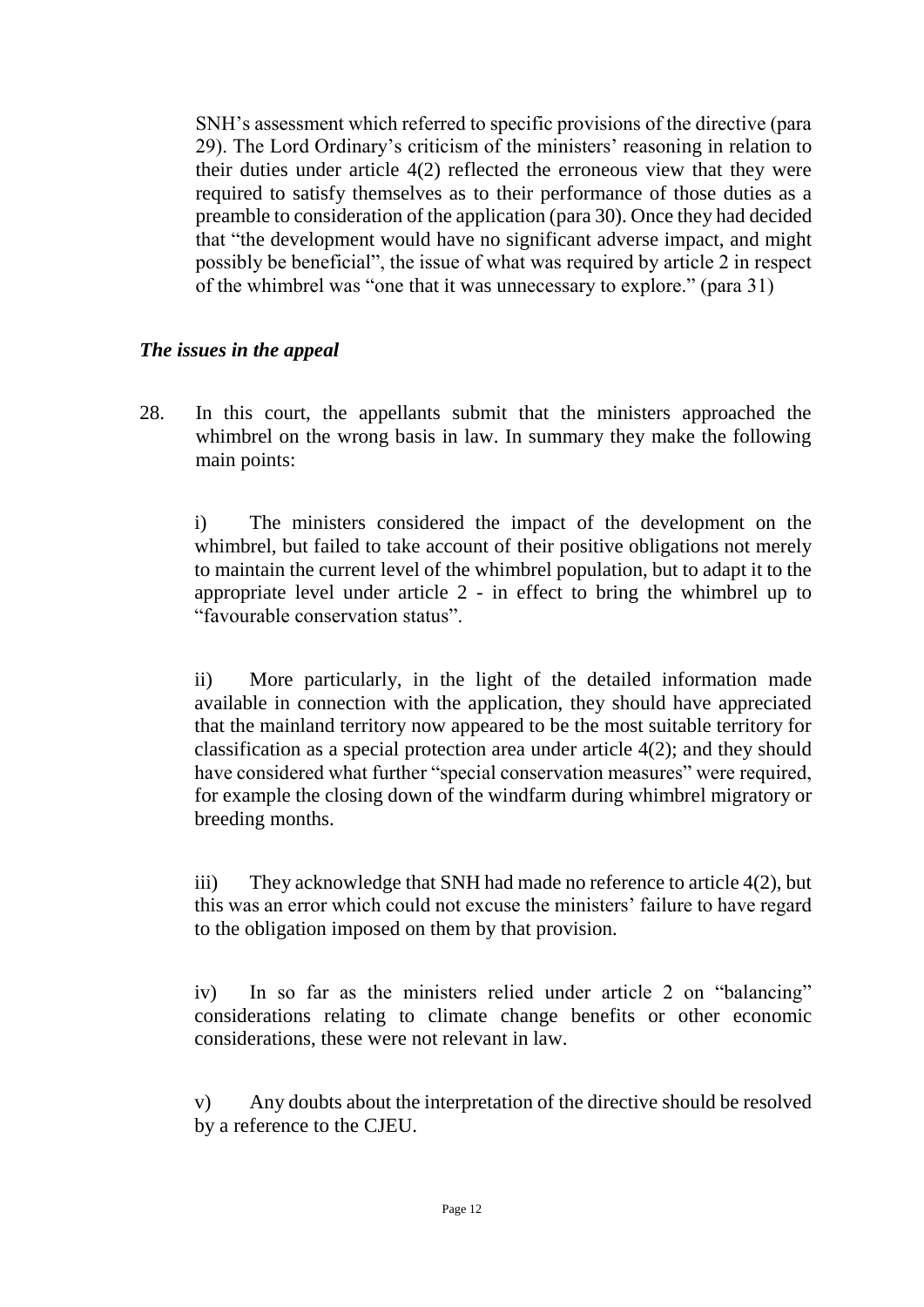#### *Discussion*

- 29. The first two points reflect the principal difference between the courts below, which lay in their respective assessments of the role of the ministers in considering a proposal of this kind. The Lord Ordinary treated it as requiring them in effect to conduct a full review of their functions under the Birds Directive, with a view to considering how the present proposal would contribute to or fit in with those functions, and in particular the objective of bringing the whimbrel up to "favourable conservation status". The Inner House took a more limited view. The directive was but one of a number of material considerations to be taken into account in reaching a lawful decision whether to grant consent under the Electricity Act 1989.
- 30. In principle, in my view, the Inner House were clearly right. The ministers' functions in this case derived, not from the directive, but from their statutory duty to consider a proposal for development under the Electricity Act 1989. The range of issues potentially relevant was apparent from their summary of the large number of representations for and against the proposal. As has been seen, the Act contained specific reference to conservation of wildlife ("fauna") and mitigation of any adverse effects of a development. The Ministers were also required by the relevant regulations to take account of the information provided by the environmental assessment.
- 31. The directive did not in terms impose any specific requirements in respect of this particular development proposal, but it was rightly accepted as part of the legal background against which its effects needed to be considered. In considering those matters the ministers would be expected to attach weight to the views of statutory consultees such as SNH, and other expert bodies such as the RSPB, but (as is accepted) they were not bound by their advice. I agree with the Inner House that although the decision-letter did not mention the directive as such, the detailed consideration given to the advice of SNH, with specific reference to its provisions, leaves no serious doubt that it was taken into account, as part of the "obligations under EU environmental legislation" to which the letter referred.
- 32. I would not therefore agree with the Lord Ordinary that the "starting point" for consideration of this proposal was to establish the precise scope of the duties imposed by article 2, and for that purpose to determine "an appropriate level" for the whimbrel population. That was not the issue facing the ministers in the context of their consideration of this proposal under the Electricity Act 1989. Their duty was to determine whether to grant consent to a particular development proposal, taking account of all material considerations for or against, of which the directive formed part.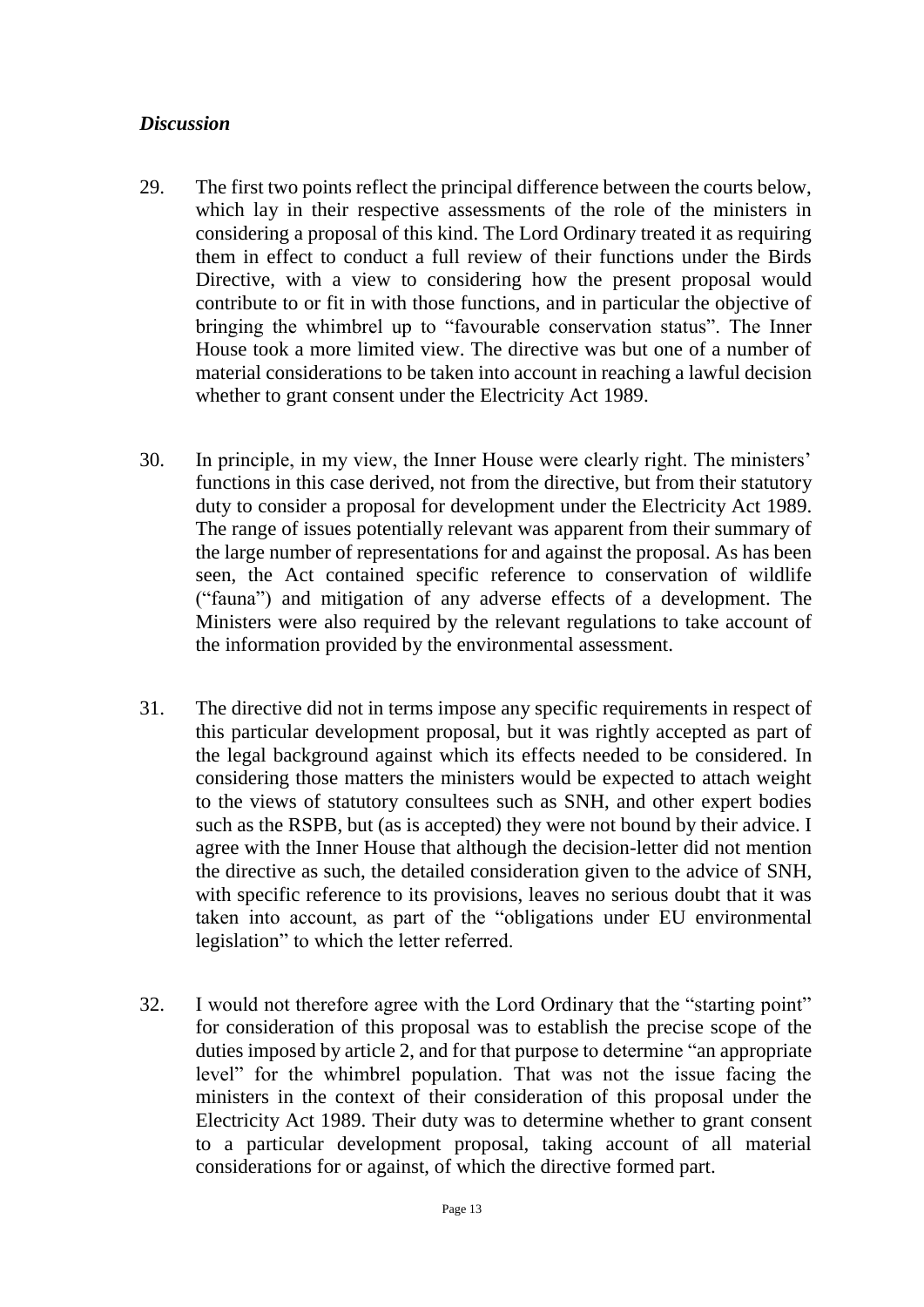- 33. On the other hand, it does not follow that, once it had been decided that the impact on whimbrel population was not of significance, the directive (in the words of the Inner House) "fell out of the picture". If there had been evidence that the proposal, while having no significant effect in itself on the whimbrel population, might prejudice the fulfilment of the ministers' duties under the directive, that would have been a potential objection which required consideration. That in effect is the substance of the appellants' second point in the summary above, relying on the more specific obligations under article 4(2).
- 34. Their difficulty is that their suggestions are unsupported speculation, and were not raised by anyone in the representations on this proposal - whether by the expert bodies or anyone else. As the appellants acknowledge, it was the investigations conducted in connection with this proposal, as reported in the environmental statement and its addendum, which highlighted the present status of the whimbrel in the area of the proposed windfarm and elsewhere in the islands. It appears to be the case, perhaps paradoxically, that one of the areas which has seen the largest decline has been the Fetlar special protection area itself, as compared to a smaller decline in the mainland area in which the proposal is situated. The reasons for that may be open to debate, but they were not in issue in this statutory process. If SNH (or indeed the appellants) had thought it necessary or appropriate to call for designation of further areas or other special measures under article 4(2), they could have raised that as an issue, and the developers would have had an opportunity to address it. There is no reason to think that SNH's omission to do so reflected, as the appellants imply, any misunderstanding of the law or the material facts.
- 35. It is clear in any event that the ministers did have regard to the desirability of improving the conservation status of the whimbrel on the islands in general, rather than simply avoiding significant loss due to this proposal. They were entitled to attach weight to the fact that the HMP would result in one third of the whimbrel population of the UK being taken under active management, and to regard it as an exceptional opportunity to improve understanding of the species and its habitat and of the measures necessary to conserve it. This is not, as the appellants submit, to "rely on their own failure to fulfil their obligations under the Birds Directive as a reason for allowing the wind farm". There is no evidence of any allegation, by SNH or any other responsible body, of a failure by the UK to comply in this respect with its obligations under article 4(2). We have been shown post-decision correspondence of the Shetland Bird Club with ministers and with the European Commission, which shows that the status of SPAs in the Shetland Islands is under continuing review, but it contains no suggestion that the present position was or is regarded as having involved any breach of the directive. In any event,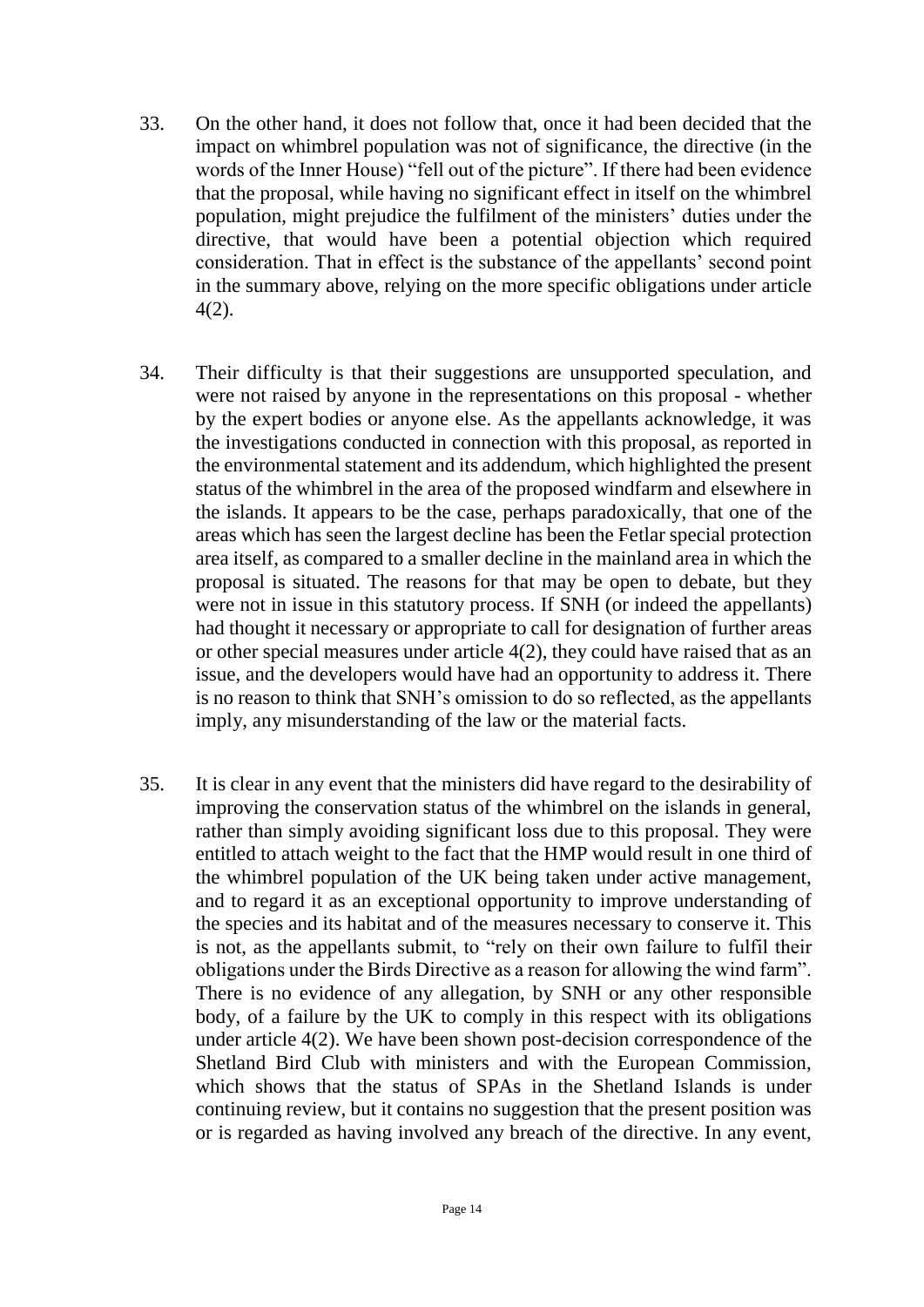as I have said, the performance of the UK's duties under the directive was not in issue.

- 36. In summary, the ministers were entitled to regard the limited anticipated impact on the whimbrel population, combined with the prospect of the HMP achieving some improvement to their conservation status more generally, as a sufficient answer to the objections under this head.
- 37. The fourth point raised by the appellants relates to the ministers' reliance on "balancing considerations" - renewable energy and climate change benefits to override any objections under the directive. The relevance in law of that balance was identified by the Lord Ordinary as a primary issue between the parties, which she determined in favour of the appellants. Although the parties have maintained their positions in this court, the ministers' primary submission, as I understood Mr Thomson, was that it is unnecessary for the court to determine that issue if they succeed on the other issues. It is clear, he submits, from the context of that passage in the letter that the balancing considerations there referred to represented a "fall-back position" which would only come into play if the primary reasoning were not to be accepted. As environment-related benefits, they in turn were distinguished from the more general "economic benefits" properly relied on in a later part of the letter as outweighing the remaining landscape and visual impacts of the development.
- 38. I agree with this interpretation of the letter, and its consequences for the appeal. As the Inner House accepted, the interpretation of article 2 raises some difficulties, one of which is the precise role of the economic factors there referred to. Another is the obligation of member states in relation to setting an appropriate level for the maintenance of different species, which the Lord Ordinary identified as the starting point. Since article 2 applies to wild birds of all kinds, regardless of their scarcity or vulnerability, it seems unlikely that it was intended to require an equally prescriptive approach in all cases, by contrast for example with the more specific measures required for the particular species protected by article 4. Although some guidance is provided by the existing European jurisprudence, the need for a further reference may arise in an appropriate case in which the resolution of these issues is necessary for a decision. This is not such a case. In those circumstances it is better to leave further discussion in this court until then.